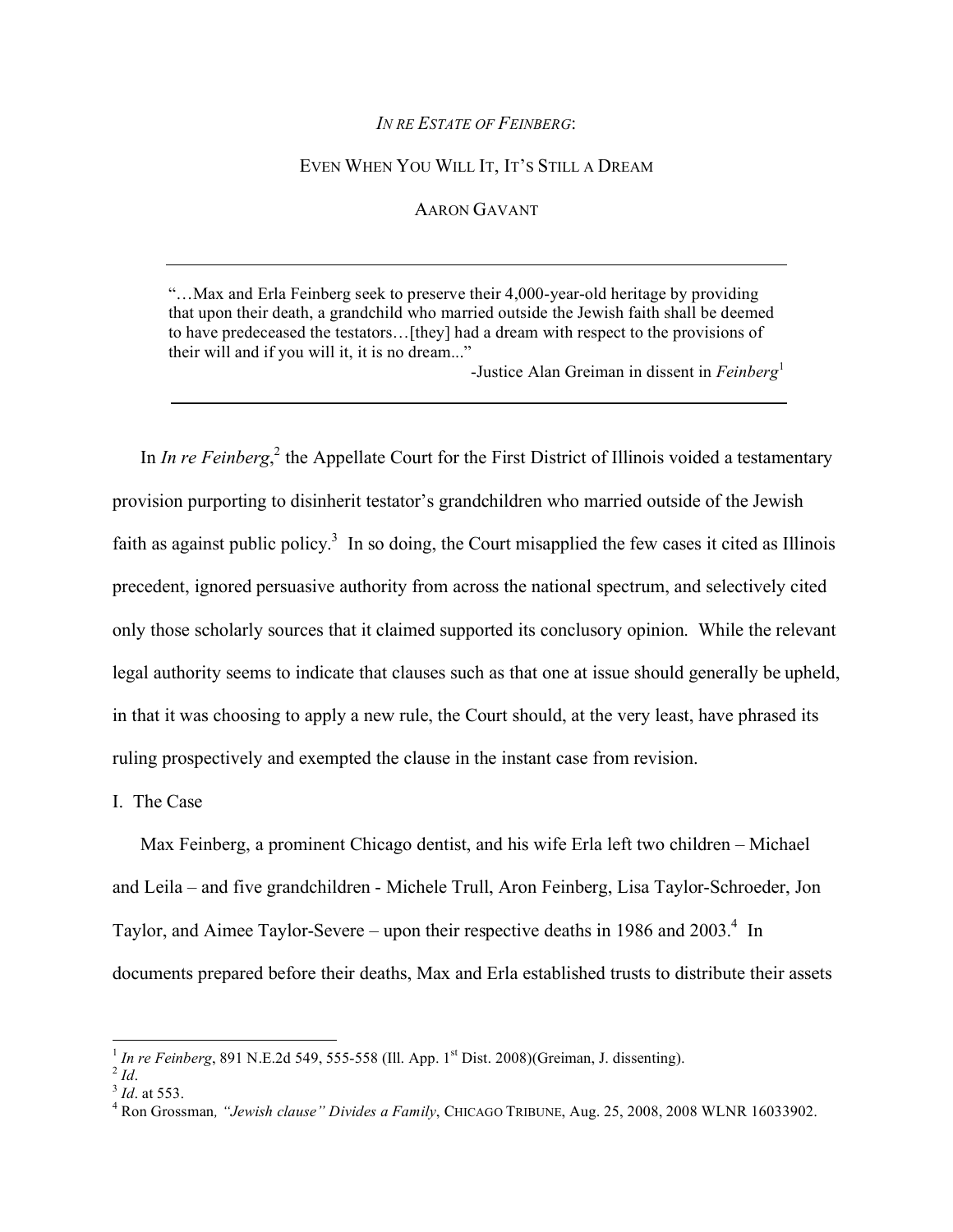amongst those children and grandchildren upon their demise. Clause 3.5(e) of Max's trust stated:

"A descendant of mine other than a child of mine who marries outside the Jewish faith (unless the spouse of such descendant has converted or converts within one year of the marriage to the Jewish faith) and his or her descendants shall be deemed to be deceased for all purposes of this instrument as of the date of such marriage."<sup>5</sup>

Michael claimed that Max conceived of this "Jewish clause" when he discovered that one of his grandchildren was taking a non-Jewish girlfriend to his junior prom.<sup>6</sup> According to Michael, Max let it be known that "he wasn't happy with the idea of diluting the family's Jewishness."<sup>7</sup> Max was a "traditionalist in his work ethic as well as his feelings about intermarriage."<sup>8</sup>

As per the Feinbergs' testamentary documents, after Max's death, his assets went into a trust for the benefit of his wife Erla.<sup>9</sup> Michael and Leila served as co-executors of that trust, managing all of Erla's financial affairs until the time of her death.<sup>10</sup> During that time, four out of Erla's five grandchildren married outside of the Jewish faith.<sup>11</sup> Only one married a spouse who converted to Judaism within the allotted time.<sup>12</sup>

Almost immediately upon Erla's death in 2003, controversy began to swirl amongst her descendants. By the time the issues surrounding the estate reached the First District of Illinois, three cases had been instituted relating to the disposition of the Feinbergs' assets. The first was the probate of Erla's estate. In the second, Michelle Trull, filed suit accusing Michael, Leila and Leila's husband, Marshall Taylor, of mishandling the estate and causing millions of dollars in

 $<sup>5</sup>$  *In re Feinberg*, 891 N.E.2d at 550.<br> $<sup>6</sup>$  Grossman, *supra* note 4.</sup></sup>

From Sales and Sales and Sales and Sales and Sales and Sales and Sales and Sales and Sales and *Id*. 10 *Id*. 10 *Id*. 11 Grossman, *supra* note 4. One grandchild claimed that Erla had attended his wedding and did not warn

<sup>&</sup>lt;sup>12</sup> Patrick O'Brien, *Son Wants Religious Preference Put Back Into Trust*, 154 CHI. DAILY L. BULL. 162, 8/18/08 Chi. Daily L. Bull. 1 (2008).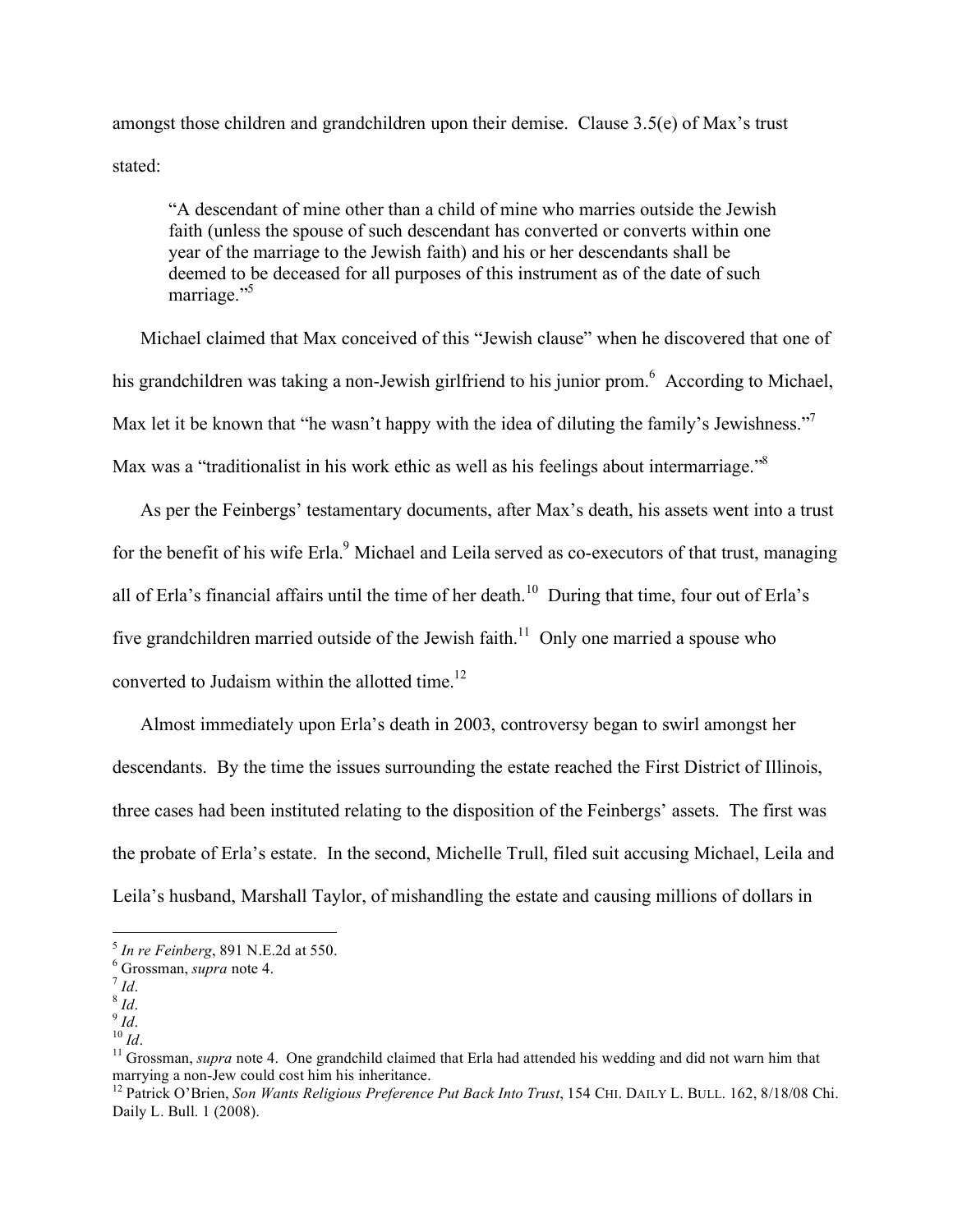damage by evading estate taxes and dipping into the estate funds prematurely.<sup>13</sup> In particular, Michelle accused Leila and Marshall, of taking \$1.6 million "not for Erla's benefit, but solely for their own" to "finish the floors in [their] house and buy a car and a summer home."<sup>14</sup> Michael Feinberg essentially admitted to some wrongdoing stating in a deposition that he took money as "an advance on [his] inheritance."15 In the third and final related suit, Michael and Leila were accused of failing to transfer stock certificates, registered to Max, to the estate in the nearly twenty years since his death.<sup>16</sup>

Before any of these cases could be decided on the merits, Michael, Leila and Marshall sought to have the second and third cases dismissed on the grounds that Michelle did not have any interest in the estate in that she had married outside of the Jewish faith and was thus deemed to be deceased.<sup>17</sup> In response, in March 2006, Michelle filed a motion in the first case seeking to have the "Jewish clause" invalidated.<sup>18</sup>

 Cook County Circuit Judge Susan M. Coleman consolidated these three cases and proceeded to invalidate the Jewish clause as against Illinois public policy. In adopting reasoning which would later be picked up by the appellate court, Judge Coleman explained that both the Illinois Supreme Court and Restatement (Third) of Trusts had "articulated a general rule that conditions on bequests that tend to discourage lawful marriage are against public policy."19 Michael, Leila and Marshall then filed an interlocutory appeal with the Appellate Court for the First District of Illinois seeking to overturn Judge Coleman's decision.

II. Court's Reasoning

<sup>&</sup>lt;sup>13</sup> In re Feinberg, 891 N.E.2d at 550.<br>
<sup>14</sup> See Grossman, *supra* note 4.<br>
<sup>15</sup> Id.<br>
<sup>16</sup> In re Feinberg, 891 N.E.2d 549 at 550.<br>
<sup>17</sup> Id.<br>
<sup>18</sup> Id.<br>
<sup>19</sup> See O'Brien, *supra* note 12.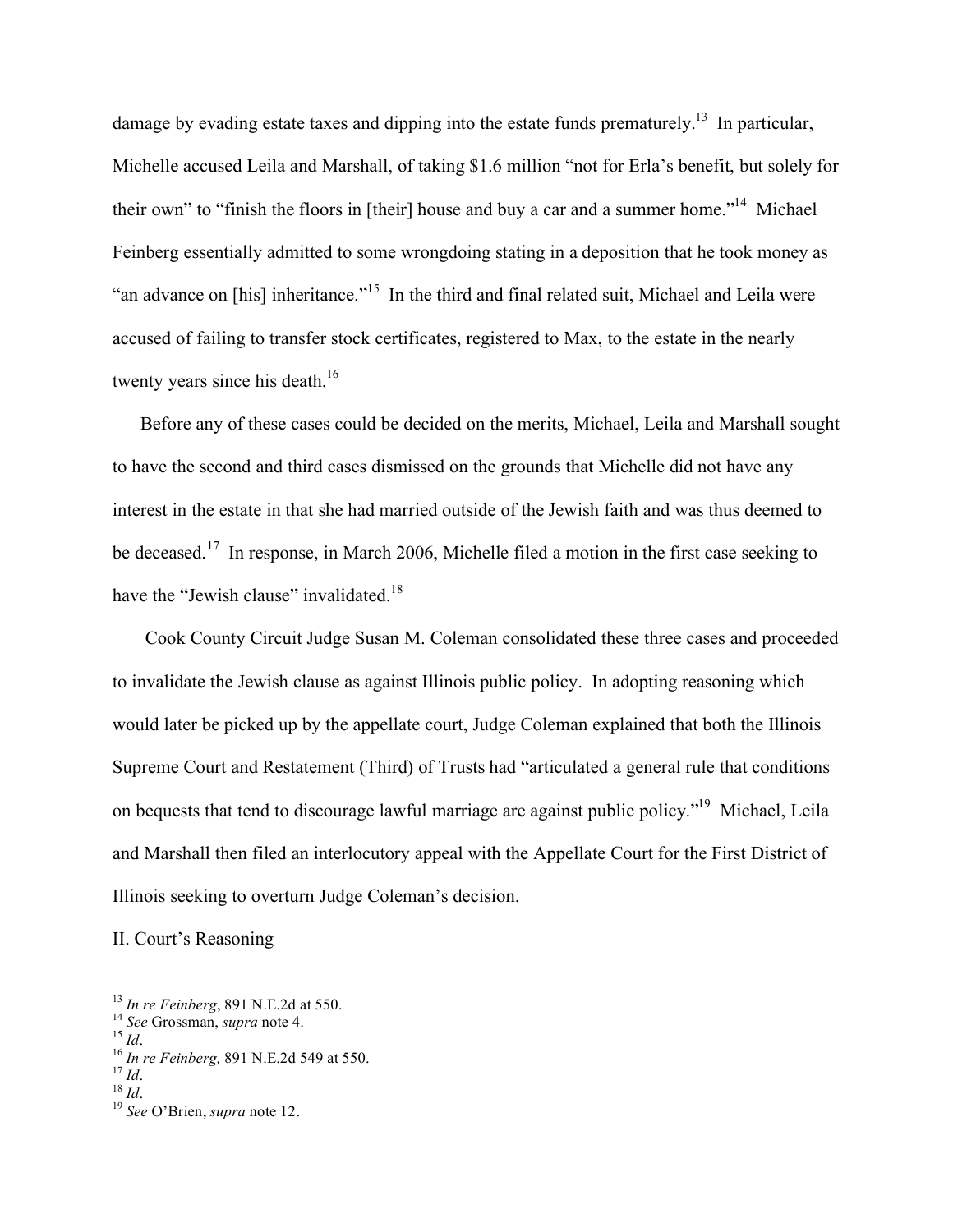# A. Majority

In *In re Estate of Feinberg*, the Appellate Court for the First District of Illinois affirmed the order of the Circuit Court of Cook County and struck a testamentary clause purporting to disinherit a testator's grandchildren who married outside of the Jewish faith. In reaching its decision that such a clause was against Illinois state public policy, the Court relied on three main cases – *Ransdell v. Boston*,<sup>20</sup> In re Estate of Gerbing,<sup>21</sup> and *Winterland v. Winterland*.<sup>22</sup> While the Court briefly refers to related decisions from other jurisdictions, as well as scholarly sources such as the Restatement (Third) of Trusts, it quickly dismisses the relevance of the former, and only briefly mentions the latter without fully delving into its relevance.

The *Feinberg* Court begins its decision by laying out the general rule, first referred to in Illinois in *Ransdell v. Boston*<sup>23</sup> in 1898, that testamentary provisions which act as restraints on marriage, by encouraging separation or divorce, are void as against public policy.<sup>24</sup> While acknowledging that the *Ransdell* Court found the rule inapplicable in the case before it, the majority insisted that "subsequent Illinois courts have reaffirmed the underlying principle that testamentary provisions are invalid if they discourage marriage or encourage divorce."<sup>25</sup>

In particular, the majority cites marriage-restraining clauses which were found to be against public policy in two ensuing Illinois cases, as the main basis for striking the Jewish clause at issue in the *Feinberg* case. In the first, *In re Estate of Gerbing*, 26 the Illinois Supreme Court invalidated a clause which provided for the corpus of a trust to be transferred to a testator's son if

<sup>20&</sup>lt;br><sup>20</sup> 50 N.E. 111 (Ill. 1898).<br><sup>21</sup> 337 N.E.2d 29 (Ill. 1975).

 $22$  59 N.E.2d 661 (Ill. 1945).

<sup>&</sup>lt;sup>23</sup> 50 N.E. 111 (Ill. 1898).<br><sup>24</sup> 891 N.E.2d at 551 citing *Ransdell*, 50 N.E. 111 (1898).<br><sup>25</sup> *Id.* <sup>26</sup> 337 N.E.2d 29 (Ill. 1975).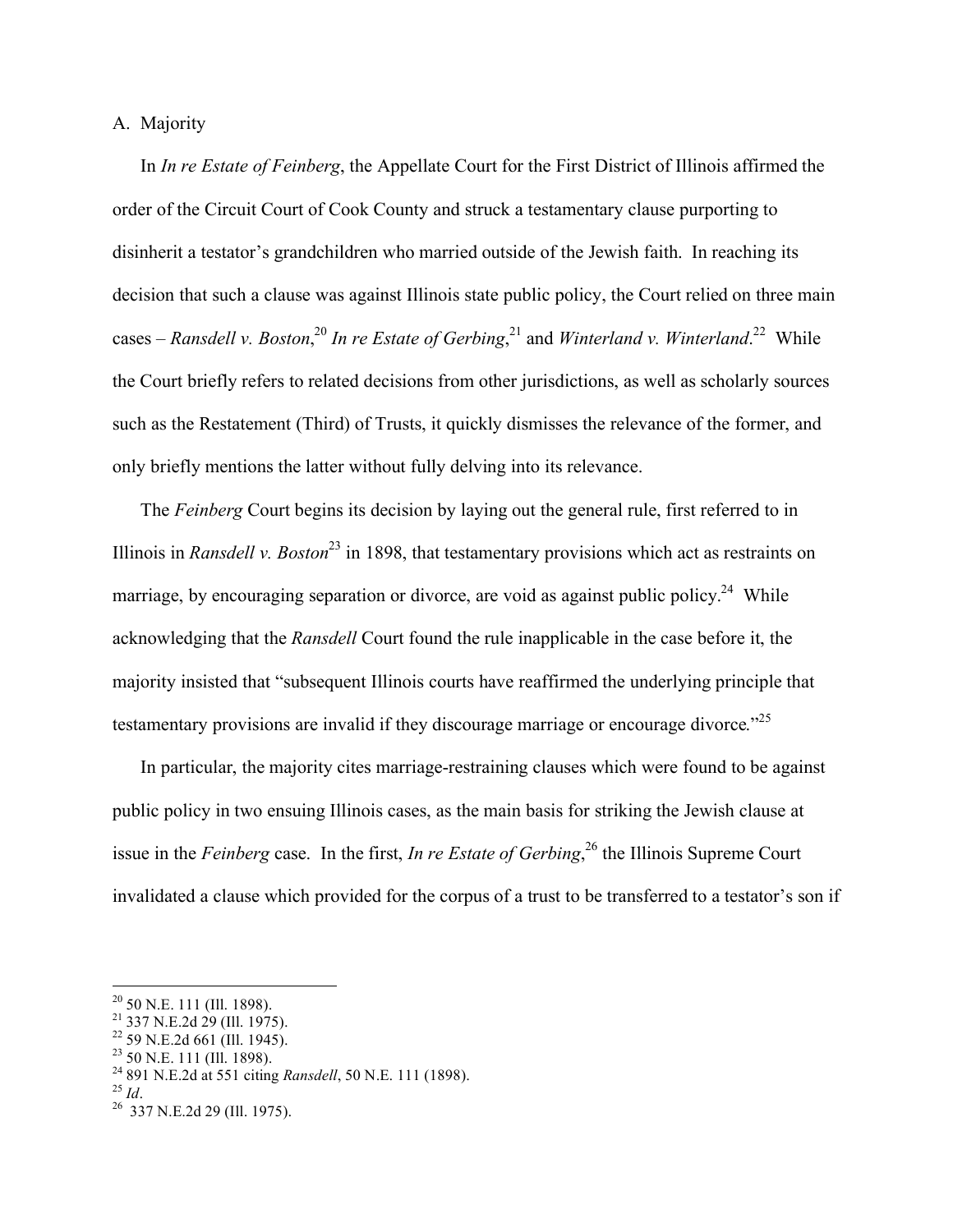and when the son obtained a divorce.<sup>27</sup> In the second, *Winterland v. Winterland*,<sup>28</sup> the same court struck a clause which left a life estate to the testator's wife and a remainder to all of his children except one whose share was contingent on his having divorced his wife.29 The *Feinberg*  court found the clauses in both cases to be "strikingly similar to the instant case,"<sup>30</sup> and thus, because Illinois courts had found such clauses to be void as against policy, saw no reason to depart from that "well-established principle."<sup>31</sup>

Next, the majority tersely alludes to cases in other jurisdictions which have upheld similar clauses.<sup>32</sup> In *Shapira v. Union National Bank*<sup>33</sup> for instance, an Ohio court upheld a testamentary provision requiring testator's son to marry a Jewish girl within seven years of testator's death. Similarly, in *In re Silverstein's Will*,<sup>34</sup> a New York court upheld a clause in a will requiring inheritors to marry within the Jewish faith. The *Feinberg* Court chooses not to delve into the reasoning of any these cases, instead choosing to merely refer to a law review article - arguing that no testamentary restraints on a legatee's personal behavior should be enforced  $-35$  as providing an "excellent discussion of this area of the law,"<sup>36</sup> and an American Law Reports compendium, of cases dealing with the validity of will provisions regarding religious faith,  $37$  as another source for "general discussion" of the area.<sup>38</sup>

<sup>&</sup>lt;sup>27</sup> *Id.* at 33.<br><sup>28</sup> 59 N.E.2d 661 (Ill. 1945).<br><sup>29</sup> *Id.* at 662-63.

<sup>&</sup>lt;sup>30</sup> In re Feinberg, 891 N.E.2d at 551.<br><sup>31</sup> Id.<br><sup>32</sup> Id. at 552.<br><sup>33</sup> 315 N.E.2d 825 (Ohio Com.Pl. 1974).<br><sup>34</sup> 155 N.Y.S.2d 598 (N.Y.Sur., 1956).<br><sup>35</sup> In re Feinberg, 891 N.E.2d at 552 citing J. Sherman, *Posthumous Medd* Testamentary Restraints on Conjugal and Religious Choices, 1999 U. Ill. L.Rev. 1273 (1999).<br><sup>36</sup> Id.<br><sup>37</sup> Id. citing Annotation, Validity of Provisions of Will or Deed Prohibiting, Penalizing, or Requiring Marriage to

*One of a Particular Religious Faith,* 50 A.L.R.2d 740 (1956). <sup>38</sup> *Id*.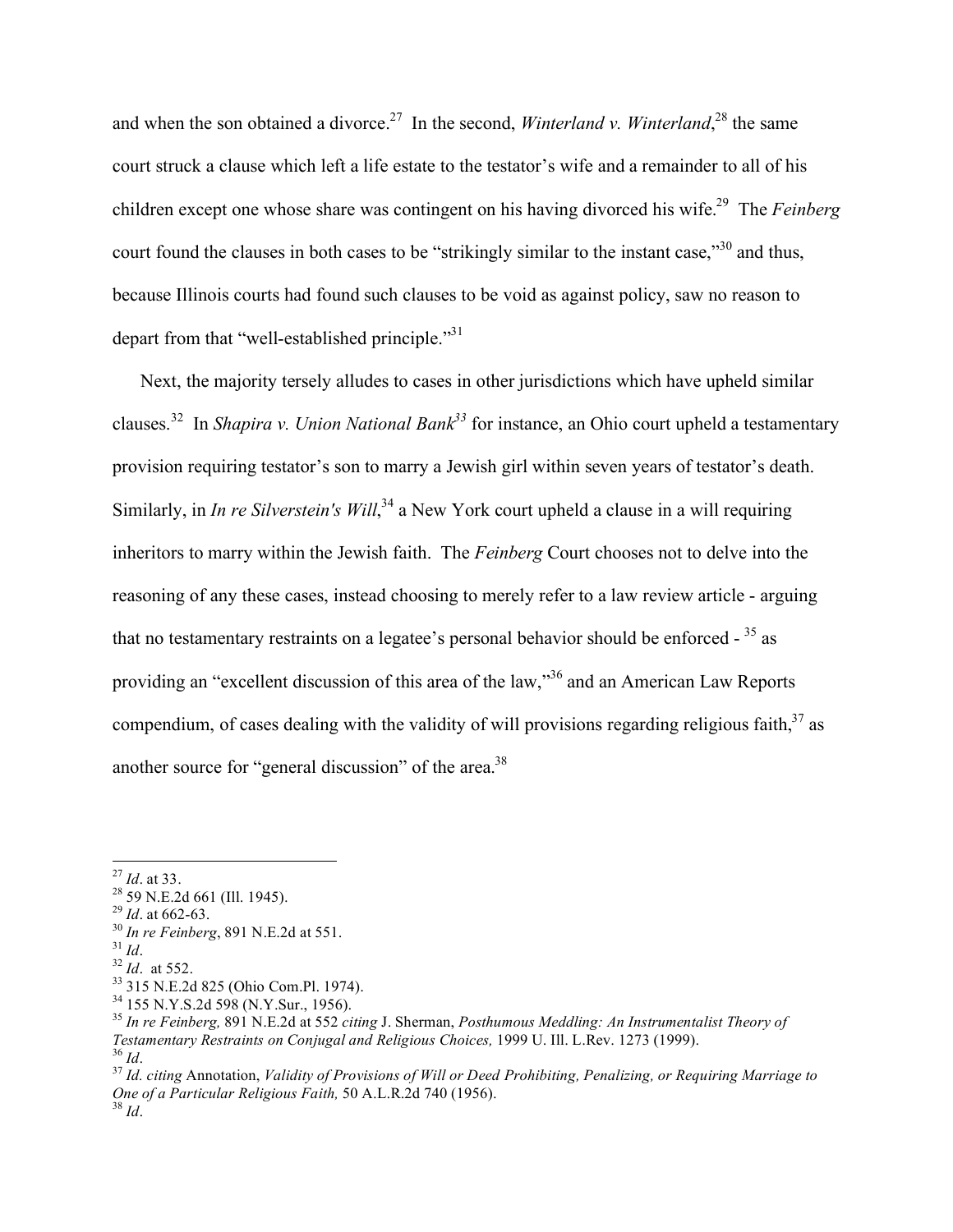In the final section of its opinion, the *Feinberg* Court briefly refers to the Restatement (Third) of Trusts which, in its comments section, specifically portrays a clause such as the one at issue in this case as an example of one which would be void as against public policy.<sup>39</sup> The majority then finishes its opinion by emphasizing that it was not persuaded that it was applying a "new rule which should only be applied prospectively<sup>340</sup> noting "similar holdings in which Illinois courts have found similar provisions to be against public policy dat[ing] back to 1898.<sup> $41$ </sup>

## B. Concurrence

In a concurring opinion,<sup>42</sup> presiding Justice Patrick Quinn supplements several of the majority's arguments and defends them from attacks by the dissent. First, the concurrence attacks any attempt to portray Max and Erla as interested in preserving their Jewish heritage, in that their wills say nothing about their children marrying gentiles, only their grandchildren.<sup>43</sup> Next, Quinn notes the age of the cases cited by both the majority and the dissent,<sup>44</sup> and notes that four of the dissent's cases were decided under the Restatement (Second) of Trusts.<sup>45</sup> As a follow-up to this somewhat extraneous point, the concurrence cites to a separate Illinois case - *Peck v. Froehlich*<sup>46</sup> – which cites the Restatement (Third) of Trusts for the proposition that "that" the trustee's discretion should be exercised in a manner that will avoid expending trust funds for

<sup>&</sup>lt;sup>39</sup> *Id.*<br><sup>40</sup> *Id.*<br><sup>41</sup> *Id.* at 552.<br><sup>42</sup> *In re Feinberg*, 891 N.E.2d. 553-55 (Quinn, J. concurring).<br><sup>43</sup> *Id.* at 553 ("This noble defense of 'the Jewish Clause' is refuted by the appellants themselves. As the appe point out in their reply brief, 'If Max were truly trying to prevent marriages outside the Jewish faith, Michael asserts he would have included his children [the appellants] as being subject to the Jewish Clause."")

 $^{44}$  *Id.* at 554. Two cases less than fifty years old by the dissent and one for the majority<br> $^{45}$  *Id.* While assumedly the dissent is attempting to show that the dissent only cited cases based on a supposedly now-defunct version of the Restatement, he neglects to mention that all three of the majority's cases were similarly decided under either the First or Second Restatements of Trusts as well. 46 853 N.E.2d 927 (Ill. App. 2006).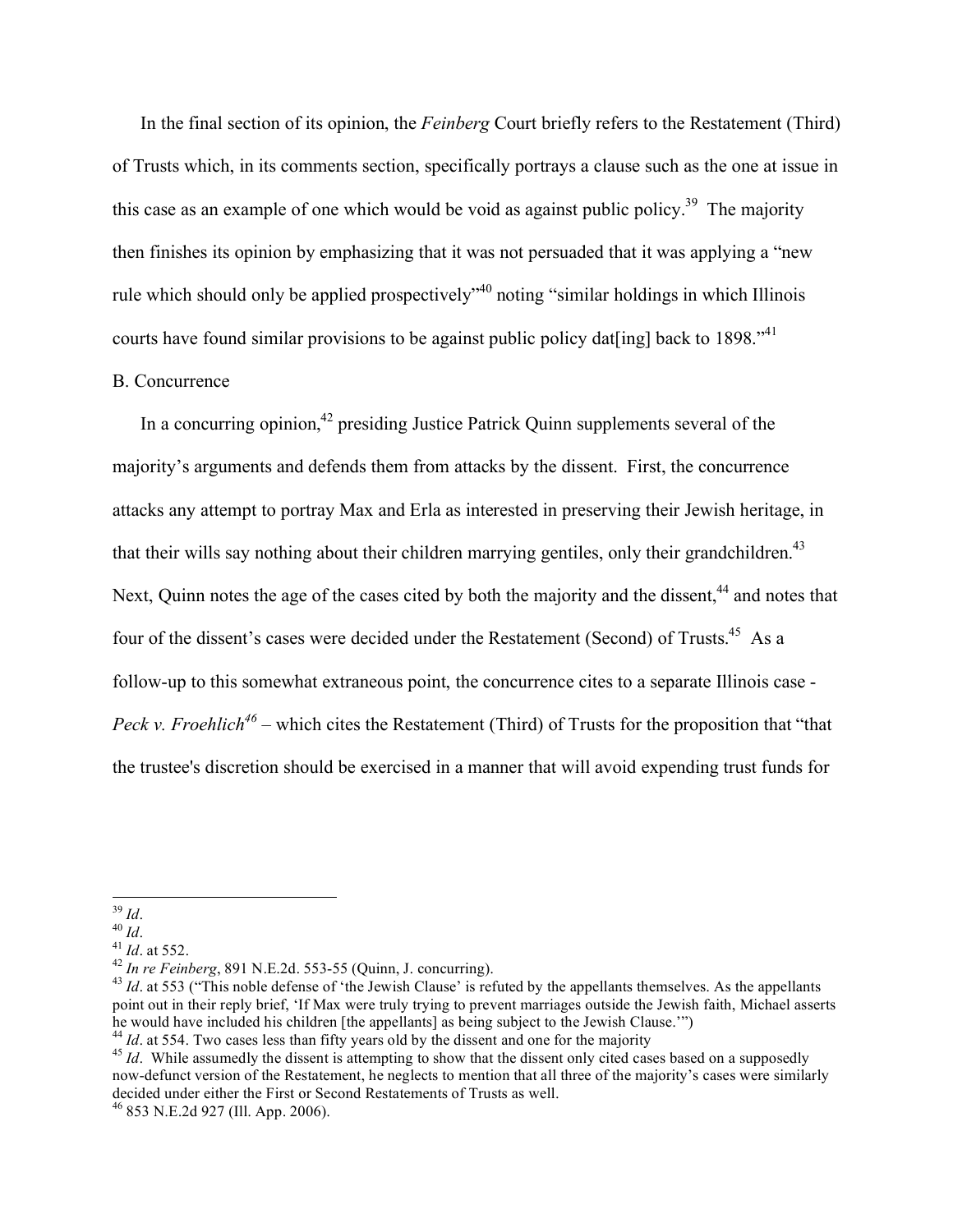purposes for which public funds would otherwise be available $1/47$  - as proof that Illinois courts generally rely on the Third Restatement.<sup>48</sup>

C. Dissent

In a scathing dissent, Justice Alan Greiman takes the majority to task for preventing Max and Erla Feinberg from preserving their 4,000 year old heritage.<sup>49</sup> With regards to the relied-upon Illinois cases, Greiman points out that in all three, the testator was attempting to cause a thenmarried couple to divorce - refusing to give a legatee the principal of an estate if he or she were to remain married.50 That situation is quite different than the circumstances at issue in the *Feinberg* case in which the relevant clause either disqualified those members of the testator's family who had already married non-Jews, or attempted to influence future marriage decisions.

Next, in response to the majority's brusque dismissal of cases from other states, the dissent emphasizes that an "examination of cases from other jurisdictions…indicates that we would be in the minority if we failed to uphold Max and Erla's limitation."<sup>51</sup> In addition similar clauses relating to testators' children's religious education have been upheld from New York,<sup>52</sup> to Delaware,<sup>53</sup> to Pennsylvania<sup>54</sup> amongst others.<sup>55</sup>

Lastly, with regards to scholarly sources, the dissent points out that there are an equal number of sources holding that provisions such as the "Jewish clause" should be upheld including a newer American Law Reports compendium and an Illinois Practice Manual.<sup>56</sup>

<sup>&</sup>lt;sup>47</sup> *Id.* at 931 citing Restatement (Third) of Trusts § 50, Comment e (4), at 273-74 (2003).<br><sup>48</sup> *In re Feinberg*, 891 N.E.2d at 553 (Quinn, J. dissenting).<br><sup>49</sup> *Id.* at 555 (Greiman, J. dissenting).<br><sup>50</sup> *Id.*<br><sup>51</sup> *I* 

<sup>(</sup>Del Ch.1943).<br><sup>54</sup> *Id.* at 557 citing In *re Estate of Laning*, 339 A.2d 520, 521 (Penn. 1975).<br><sup>55</sup> *Id.*<br><sup>56</sup> *Id.* at 557 citing 89 A.L.R.3d § 2b at 986 (1979); 19 R. Hunter, Illinois Practice § 188:11 at 176 (5th ed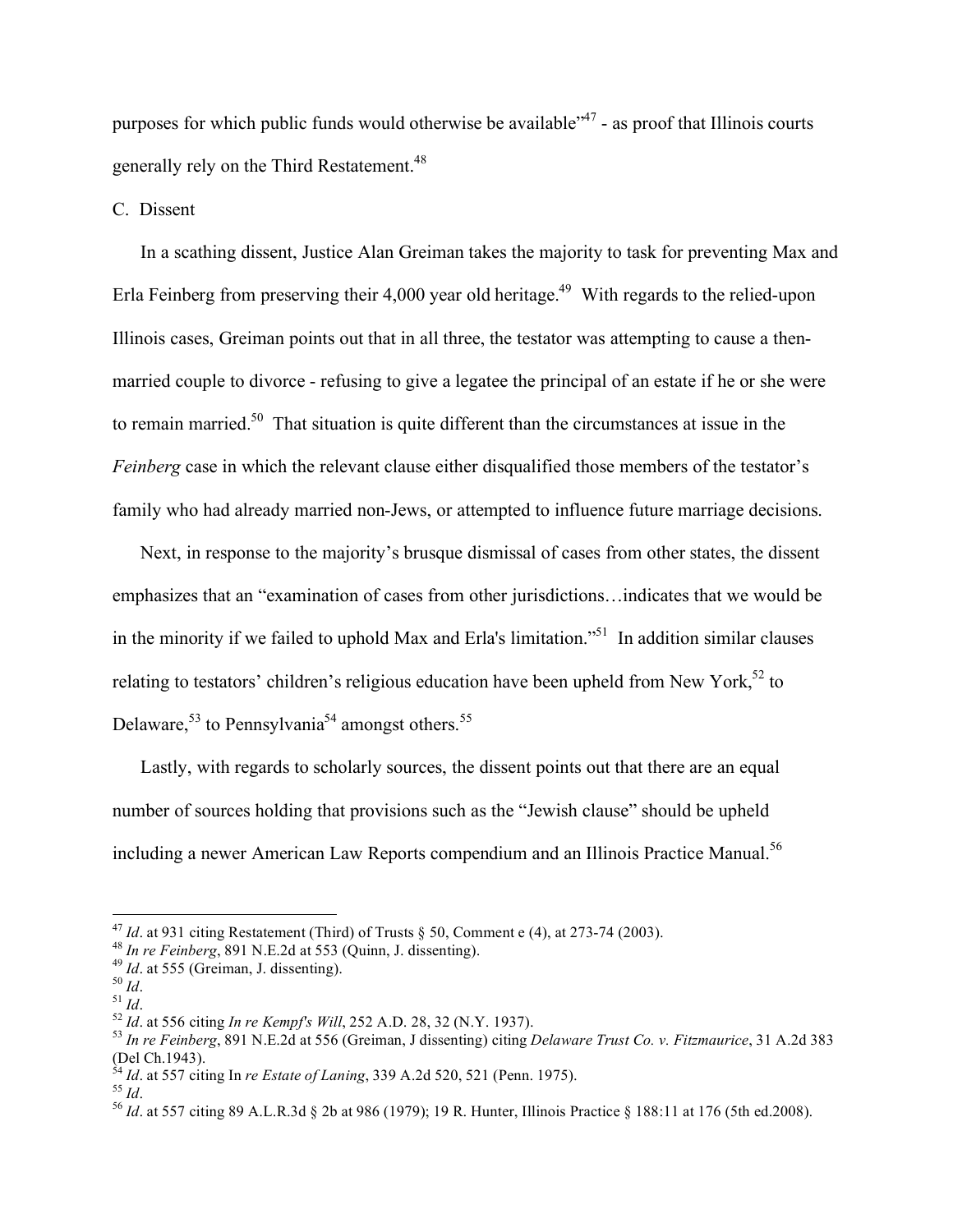Furthermore, the dissent points out that the opinion to which the concurrence points to as "proof" that Illinois has adopted the Restatement (Third) of Trusts, instead of the First or Second, is a case on a totally different topic. Adopting the reasoning from one section of the Restatement does not inherently mean that the entire restatement has been adopted. $57$ 

## III. Analysis

The majority in *In re Feinberg* claims to be on very solid legal ground, painting its decision to strike the testamentary provision at issue as "similar [to] holdings in which Illinois courts have found similar provisions to be against public policy dat [ing] back to 1898.<sup>58</sup> In reality, however, the Court fashions a new rule and then attempts to enforce it with regards to a clause some of its members are apparently uncomfortable with. With regards to the "uniform precedent of Illinois," it refers to, the Court cites a bare-minimum of three cases - the most recent being over 30 years before the instant case - all of which deal with clauses attempting to force a husband and wife to divorce. Furthermore, after noting that "some other states do not follow the uniform precedent of Illinois in validating such provisions" <sup>59</sup> as the one at issue in *Feinberg,* and mentioning four such states, the Court completely ignores this contrary authority.<sup>60</sup> Lastly, the Court arbitrarily points to several scholarly sources that seem to side with its general discomfort with testamentary restraints on personal behavior.<sup>61</sup> Based on this fragile legal basis, the Court should not have enunciated any new rules but at the very least should have done so strictly on a prospective basis.

A. The Illinois Case Law to Which the Feinberg Court Refers is Sparse and Distinguishable

 $57$  *Id.* at 557 ("The concurring opinion mentions the reference to the Restatement (Third) of Trusts in the majority opinion and then cites Peck v. Froehlich, which has absolutely nothing to do with the case at bar.").<br><sup>58</sup> *Id.* at 552.<br><sup>59</sup> *In re Feinberg*, 891 N.E.2d at 552.<br><sup>60</sup> *Id.* The two halves of the paragraph in which this c

unrelated.

 $^{61}$  *Id.*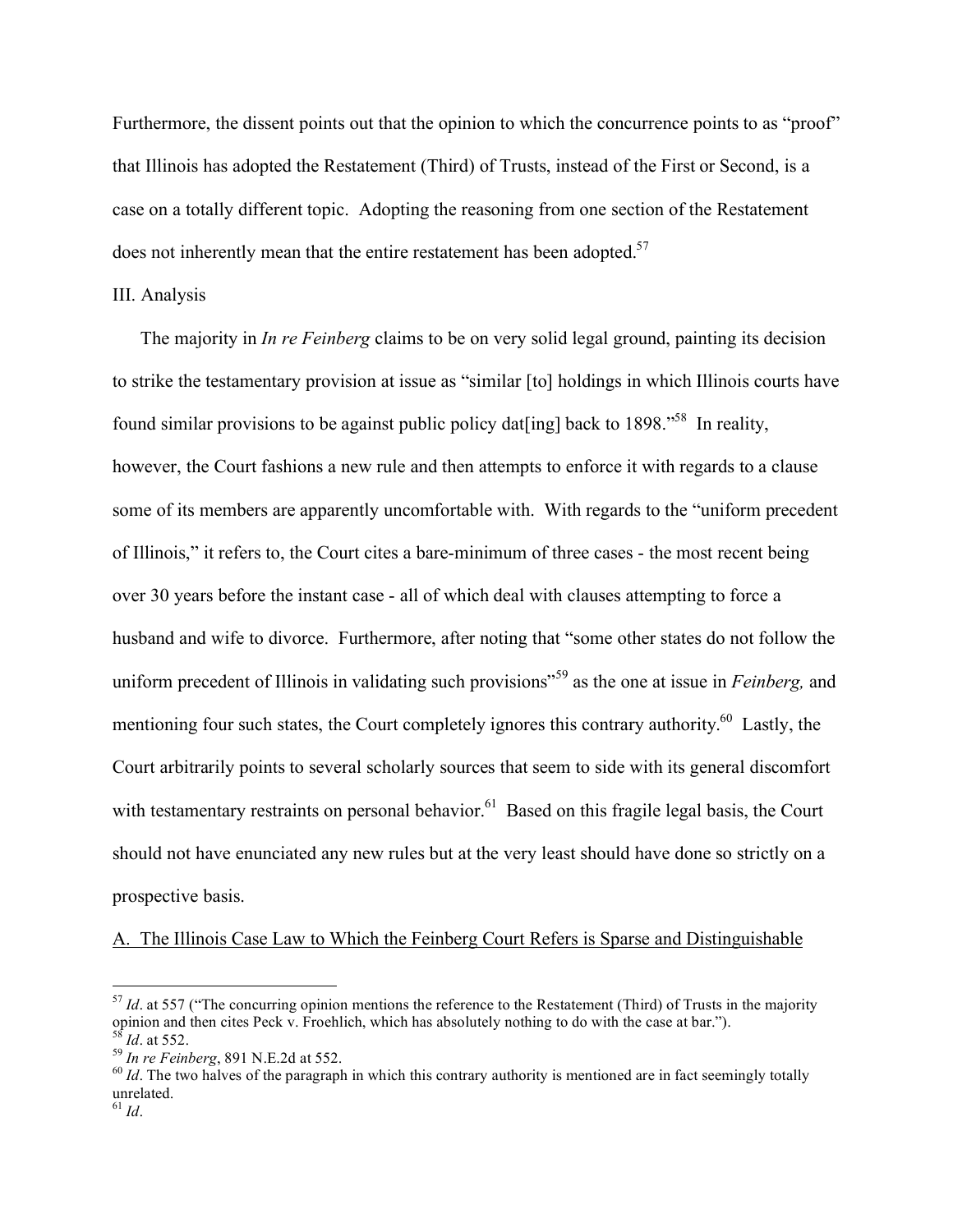All three cases that the *Feinberg* majority cites as the "uniform precedent" against clauses such as the one in Max's will, discuss clauses which specifically require a legatee to divorce his or her spouse in order to be able to inherit - a situation distinct from the one at issue in *Feinberg*. In the first, *Ransdell v. Boston*<sup>62</sup> The clause at issue specified:

"…If the said John P. Ransdell shall during his life be legally absolved from the bonds of matrimony whereby he is now joined in wedlock to Julia Ransdell, then, upon the happening of such event…the one-half of the residue of my estate hereinbefore devised to my wife for her life, or in trust for her for life, shall immediately vest in the said John P. Ransdell absolutely. ."<sup>63</sup>

Despite upholding the provision, the *Ransdell* Court emphasized that "conditions annexed to a gift the tendency of which is to induce husband and wife to live separate or be divorced are, upon grounds of public policy and public morals, held void." 64 The only reason the *Ransdell*  Court chose to uphold the provision was because the particular husband and wife at issue had already started divorce proceedings prior to execution of the will. Thus, it could not be said "that the condition tended to encourage either the separation or the bringing of a divorce suit, both having take place long prior to the execution of the will."<sup>65</sup>

In the second case, *In re Gerbing*, <sup>66</sup> the Illinois Supreme Court invalidated a testamentary provision similar to the one in *Ransdell*, in that, as opposed to *Ransdell*, it did in fact encourage divorce. In that case, the clause at issue stated:

"…[I]n the event Arlie Gerbing and Frank Gerbing, Jr.. are divorced and remain divorced for a period of two (2) years…this trust shall terminate and my trustee is directed to pay, turn over and deliver the remaining principal of the trust property and all accrued dividends or interest accumulated thereon to my said son  $[Frank]...$ "<sup>67</sup>

 <sup>6250</sup> N.E. 111 (1898). Incidentally, *Ransdell* is the only case the court cites to between 1898 and 1945 and yet the majority unabashedly asserts extensive Illinois precedent on the topic "dating back to 1898."<br>
<sup>64</sup> *Id*. at 112.<br>
<sup>65</sup> *Id*. 65 *Id*.<br>
<sup>66</sup> 337 N.E.2d 29 (1975).<br>
<sup>67</sup> *Id*. at 31.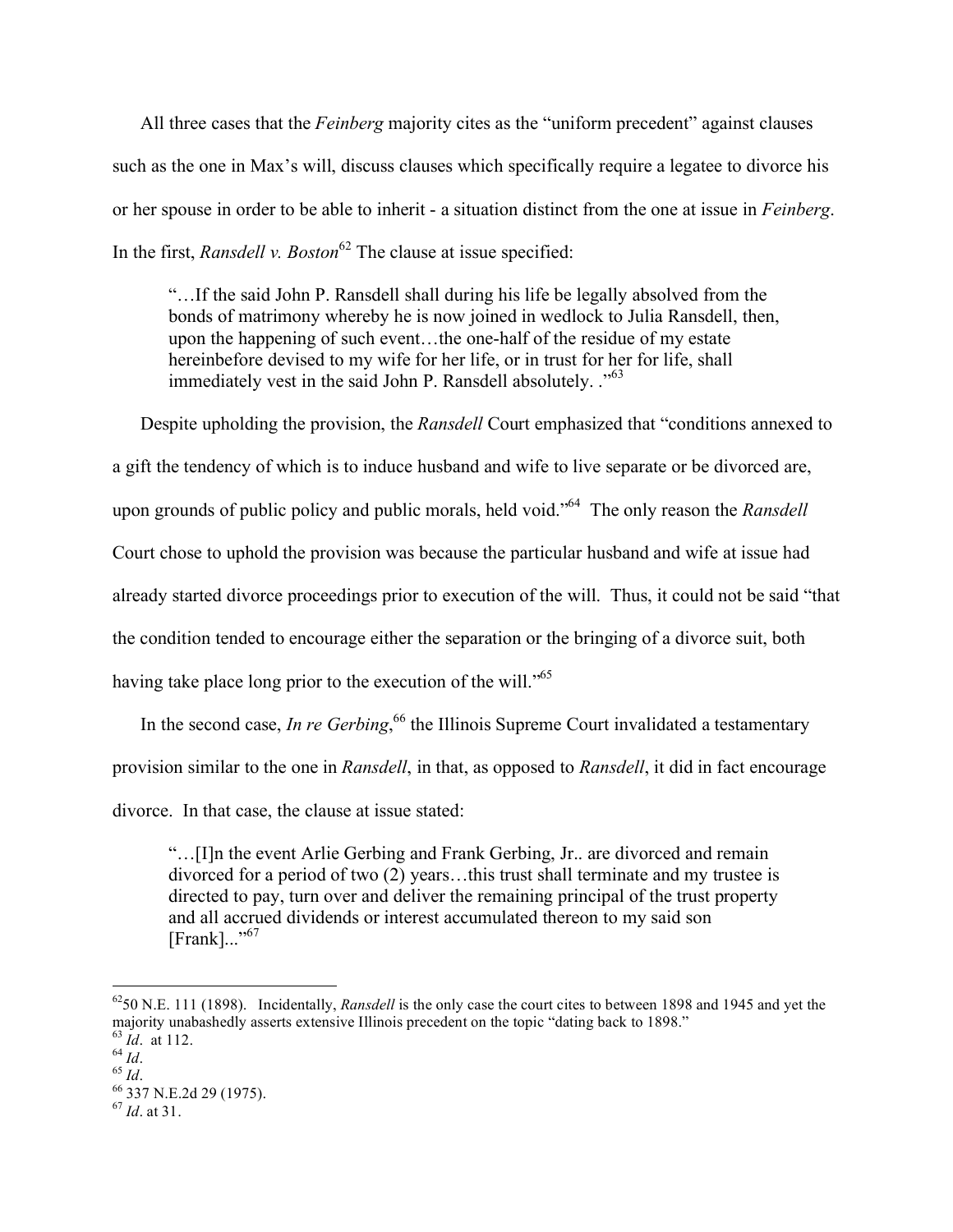In striking the clause as against public policy, the *Gerbing* Court found that its enforcement would "encourage a wronged husband or wife to seek the remedy of divorce" as opposed to a less extreme solution, and exacerbate normal martial differences "until they assume serious proportions and supply the grounds for divorce."<sup>68</sup>

The third and final case the *Feinberg* majority cites is again an "induction to divorce" case. In *Winterland v. Winterland*, 69 the clause at issue stated:

"…I now modify the Third Clause of said Original Will and direct and will that the equal share therein contemplated to be given to my son, George Winterland, if he should survive me, is given, devised and bequeathed to my son Henry Winterland, but in trust nevertheless that he shall keep said share safely invested and pay the income therefrom in cash into the hands of my said son George, so long as he may live or until his present wife shall have died or been separated from him by absolute divorce... $^{370}$ 

In striking the clause, the Illinois Supreme Court relied on the "public policy of [the] state to safeguard and protect the marriage relation."<sup>71</sup> Any testamentary conditions which "have a tendency to encourage or induce a separation or divorce" are thus void.<sup>72</sup>

The facts at issue in *In re Feinberg*, as well as the testamentary clause itself, are distinguishable from the common set of facts and clauses at issue in *Ransdell*, *Gerbing*, and *Winterland*. In those cases, the Illinois Supreme Court addressed the issue of what to do with clauses that encouraged the break up of marriages. The Court relied on its public policy power – which is merely a way of invoking a state's police power – to strike the clauses. In other words, the Court intuited a state interest in keeping married couples together to the degree possible. In that outside conditions, such as testamentary provisions conditioned on divorce, exacerbate bad

<sup>68</sup> *Id.* at 33.<br>69 59 N.E.2d 661 (Ill. 1945)<br><sup>70</sup> *Id.* at 662.<br><sup>71</sup> *Id.* at 663.<br><sup>72</sup> *Id*.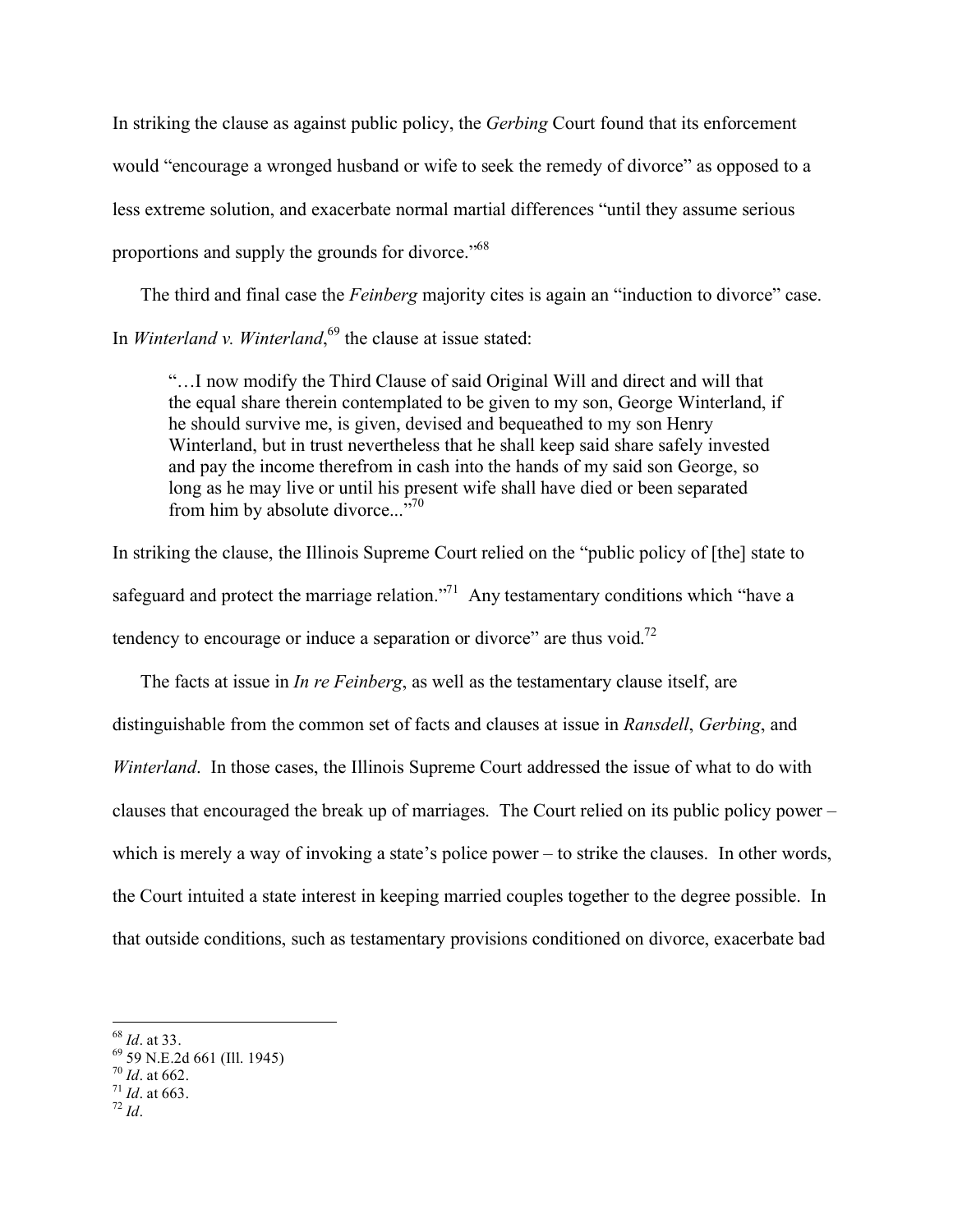marriages, and have the power to adversely affect even good marriages, the state has a powerful interest in preventing their enforcement.

The "Jewish clause" at issue in *In re Feinberg*, on the other hand, has nothing to do with divorce and preventing the breakup of marriages. At worst, it merely limits the pool from which the Feinberg's grandchildren could choose a spouse and still inherit from the estate. The clause does not encourage or discourage divorce - it merely attempts to influence the marriage decisions of the legatees before they are made. While the state may have some interest in keeping families together, that interest is in no way implicated by the *Feinberg* clause.

Furthermore, divorce is not even mentioned in the *Feinberg* clause. Instead, all the provision mentions is that "as of the date" of a grandchild's marriage to a non-Jew, he or she is to be considered deceased for inheritance purposes. The clause does *not* state that if the grandchild at issue divorces his or her non-Jewish spouse he or she will be "resurrected" for estate purposes. Once the frowned-upon marriage occurs, the donee is cut out of the inheritance.

As of the date of Erla's death - the execution date of the clause - four out of the Feinbergs five grandchildren were married to non-Jews and none of the four non-Jewish spouses had converted within one year of the marriage, as required by the clause. Thus, as of one year after their marriages, these grandchildren were considered deceased for estate purposes. Under the plain meaning of the clause there was nothing they could do about that status. Thus, the policy issue behind the invalidation of the clauses in *Ransdell*, *Gerbing* and *Winterland* is simply not present in *Feinberg*. Nothing about Max's "Jewish clause" induces divorce.

### B. The Feinberg Court Refers to and then Ignores Other Relevant Authority

Not only does the *Feinberg* Court fail to acknowledge the glaring distinction between the clauses in the Illinois cases it cites and the "Jewish Clause" in the *Feinberg* will, but it refuses to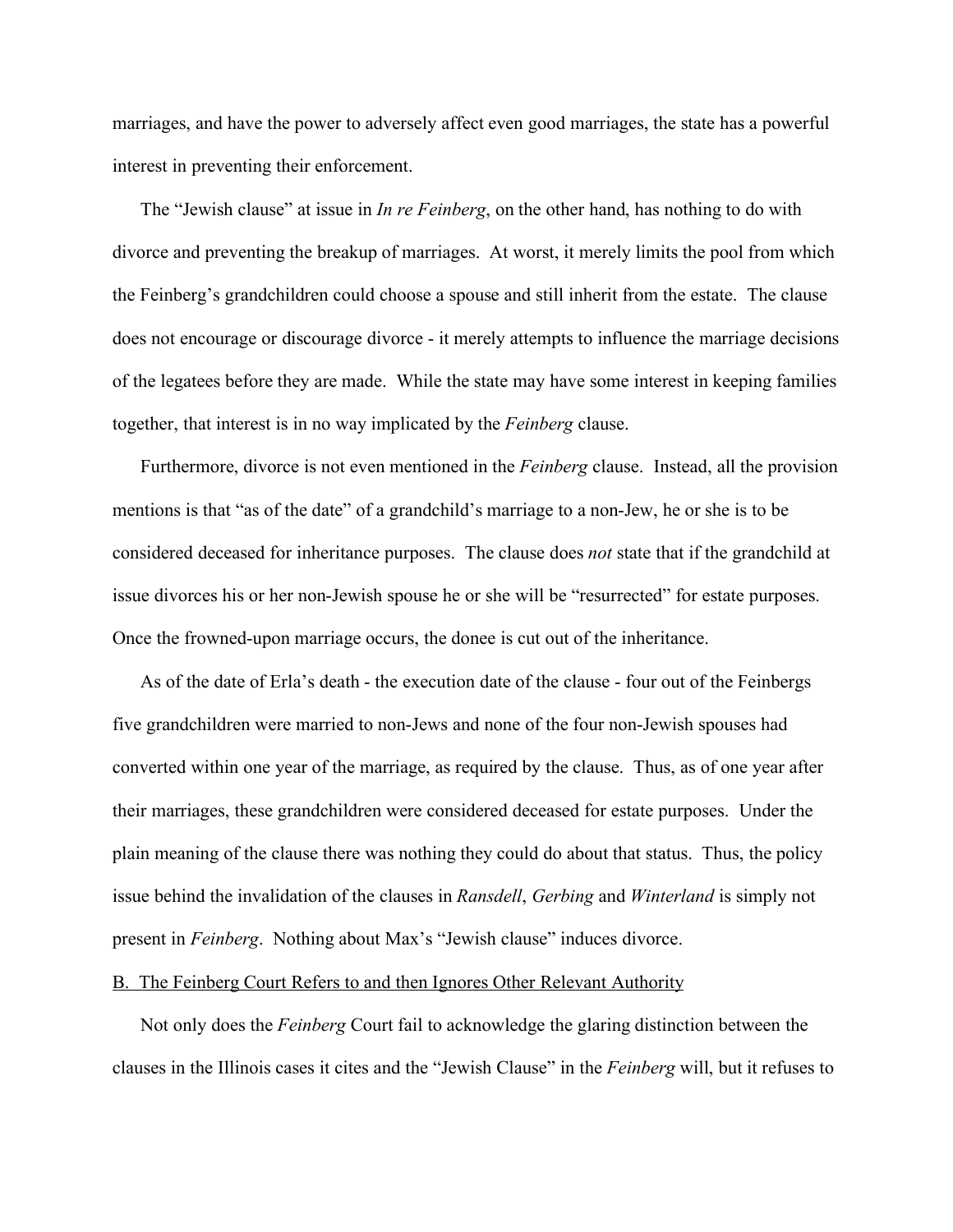confront the reasoning enunciated in other jurisdictions dealing with similar clauses despite explicitly acknowledging its existence.<sup>73</sup> In *Shapira v. Union National Bank*,<sup>74</sup> for instance, an Ohio Court upheld a clause which conditioned a testator's devise to his children on their being "married at the time of [testator's] death to a Jewish girl whose both parents were Jewish,"<sup>75</sup> highlighting the fact that the "great weight of authority in the United States is that gifts conditioned upon the beneficiary's marrying within a particular religious class or faith are reasonable."76 Similarly, in *In Re Silverstein's Will*, 77 a New York court upheld a testamentary provision which limited distribution to the testator's grandchildren who married "a person of the Hebrew faith" stating unequivocally that "conditions not to marry a person of a particular faith or race are not invalid."<sup>78</sup>

The emphasis in both of these cases was on the fact that the provisions in question did not encourage divorce and acted as only a partial restraint on marriage.<sup>79</sup> Both Courts cited a plethora of sources which indicated that only total restraints on marriage were void as against public policy, not partial ones such as those that restricted the religion into which a beneficiary could marry.<sup>80</sup> Rather than facing the weight of this authority head on, and perhaps addressing it in light of society's changing views of morality and religion in the 21<sup>st</sup> century, the *Feinberg* Court simply ignores it. Instead, it merely refers to an "an excellent discussion of this area of the

 <sup>73</sup> See *In re Feinberg*, 891 N.E.2d at 551-52; 74 315 N.E.2d 825 (1974). 75 Id. at 826.

<sup>76</sup> Id. at 829.

<sup>&</sup>lt;sup>77</sup> 155 N.Y.S.2d 598 (1956).<br><sup>78</sup> Id. at 599 citing<br><sup>79</sup> Shapira, 315 N.E.2d at 828-29; In *re Silverstein*, 155 N.Y.S.2d at 599.

<sup>&</sup>lt;sup>80</sup> See, e.g., Shapira, 315 N.E.2d at 829 *citing* 5 Bowe-Parker: Page on Wills 460, Section 44.25; 56 Ohio Jurisprudence 2d 243, Wills, Section 729; 52 American Jurisprudence 2d 1023, Marriage, Section 181; 1 Prentice-Hall, Estate Planning, Law of Wills, 373, Paragraph 375.20; 1 Restatement of the Law, Trusts 2d, 166, Section 62(h); *National Bank v. Snodgrass* 275 P.2d 860 (1954); *Gordon v. Gordon*, 124 N.E.2d 228 (1955); *In re Harris*, 143 N.Y.2d 746 (1955); *In re Seaman* 112 N.E. 576 (1916); *In re Liberman*, 18 N.E.2d 658 (1939); *In re Silverstein's Will*, 155 N.Y.S.2d 598 (1956); *In re Clayton's Estate*, 13 Pa.D. & C. 413 (Phila.Co.Pa.1930); *Pacholder v. Rosenheim* , 99 A. 672 (Md. 1916);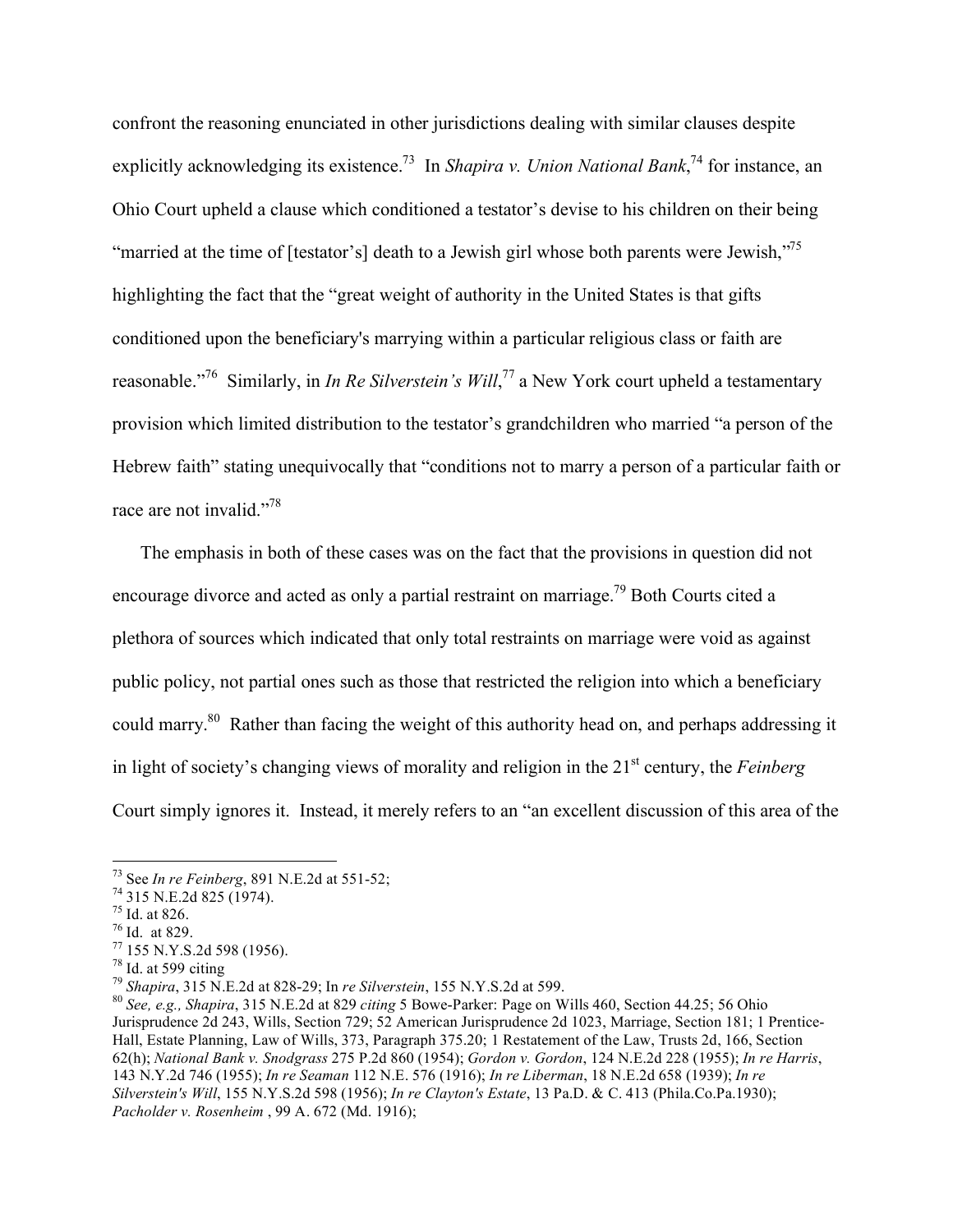law" in a law review article discussing instrumentalist theory with regards to testamentary restraints on behavioral choices, <sup>81</sup> and an American Law Reports annotation which specifically states that conditions restraining marriage are void only when they are total, not partial.<sup>82</sup>

Thus, the *Feinberg* Court ultimately refers to dozens of sources refuting its decision and cites as countervailing evidence a philosophical law review article and an A.L.R. annotation which contradicts it. Combined with the fact that the "uniform Illinois precedent" it cites is in fact merely three cases all of which seem to be distinguishable on their face, the general rule that the *Feinberg* Court announces seems to be on shaky legal ground at best.

### C. Prospective Application of the *Feinberg* Holding

As perhaps a last resort, the *Feinberg* Court points to the Restatement (Third) of Trusts which indicates that a clause similar to the one at issue in *Feinberg* should be considered void as against public policy.<sup>83</sup> While the Court is correct, in that the Third Restatement does seem to invalidate such clauses, nowhere in the explanatory notes do the authors of the Restatement justify their break with the heavy weight of precedent including both the First and Second Restatements of Trusts. Furthermore, the Restatement (Third) of Trusts has almost never been referred to as persuasive authority in Illinois courts. This is evidenced by the fact that the concurring opinion is only able to point to one Illinois state case which cited the Third Restatement and even there, on a completely different issue.<sup>84</sup>

 <sup>81</sup> J. Sherman, *Posthumous Meddling: An Instrumentalist Theory of Testamentary Restraints on Conjugal and* 

*Religious Choices,* 1999 U. Ill. L.Rev. 1273, 1329. 82 50 A.L.R.2d 740 at §2. "Where the restraint is partial, that is, limited in time or applicable *to a restricted class of person*s [emphasis added], as where the gift or grant is on condition that the donee or grantee refrain from marriage for two years or refrain from marrying a member of a designated class of persons, it is valid or invalid according to whether it is reasonable or unreasonable...The decisions herein support that conclusion, and indicate further that *restriction of a beneficiary's marriage to persons of a designated faith is generally regarded as not unreasonable* [emphasis added]."

<sup>83</sup> *In re Feinberg*, 891 N.E.2d at 552 citing Restatement of Trusts § 29, Explanatory Notes, Comment j, Illustration 3, at 62-64 (3d ed.2003). <sup>84</sup> *Id*. at 553 (Quinn, J. concurring) citing Peck v. Froehlich, 853 N.E.2d 927 (Ill. 2006).